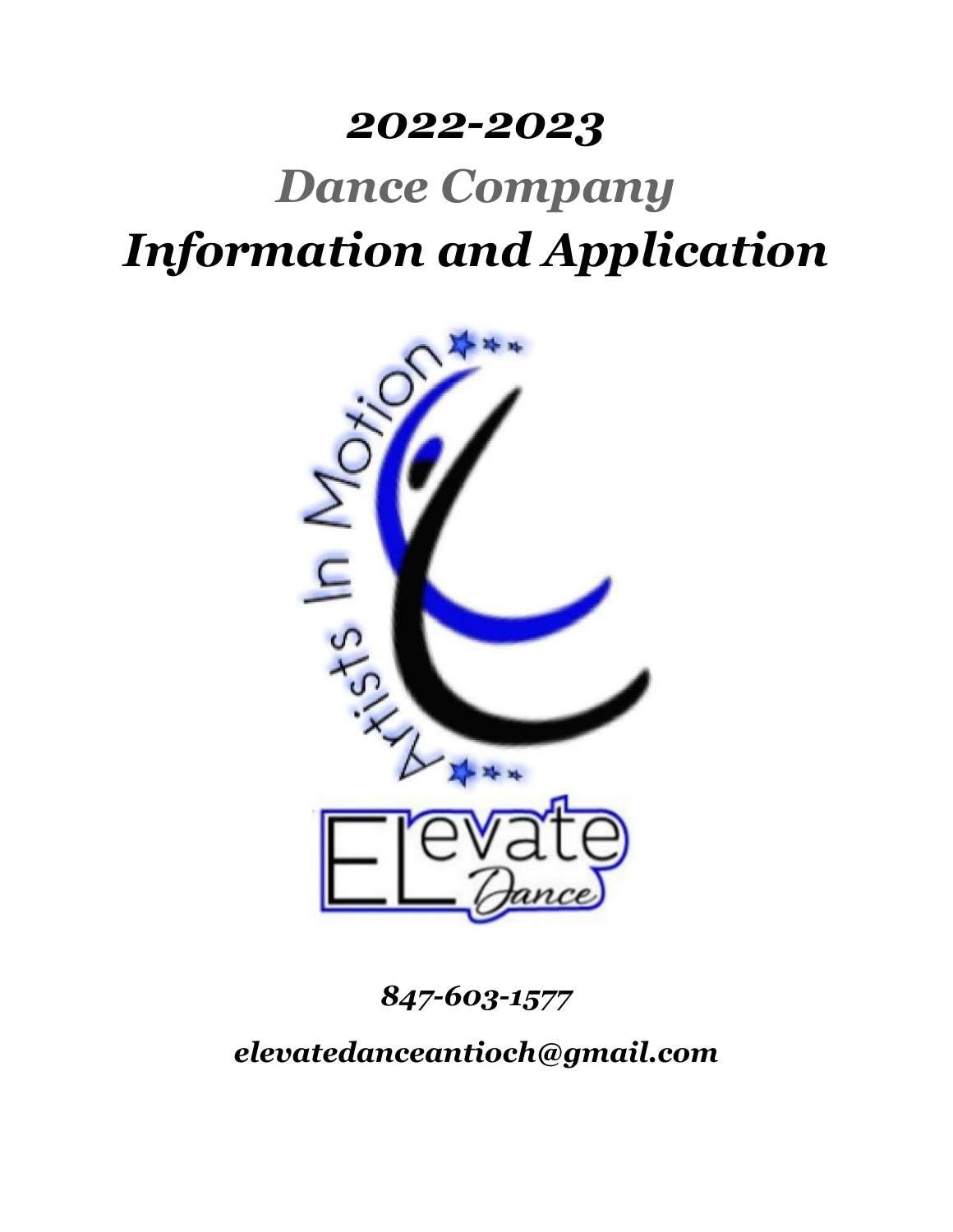Thank you for your interest in ELevate Dance's Artists in Motion (AIM) Company.

At Elevate Dance, we promote the competition experience as a fantastic opportunity for the growth and development of the dancer. Our focus is not solely on winning top awards, but also learning valuable life lessons. Artists In Motion Company members will learn technique, discipline, sportsmanship, goal-setting and accountability. All of these translate directly into other aspects of their lives, supplying wonderful life lessons. The other bonus to being in Artists in Motion Company is that our Artists get additional performance opportunities which fosters confidence and personal growth of performance skills.

Being a part of Artists In Motion Company is a wonderful chance to meet new friends. Competition memories are some of the best memories! From rehearsals, to spending time together traveling or simply hanging out in the dressing room, the audience or onstage; the friendships made on the competition team are truly priceless.

While being a member of Artists In Motion Company requires a higher level of commitment from both the dancer and the parents, the benefits are worth it. This packet has been put together to outline the basic expectations of AIM dancers and their families in order to make informed decisions about auditioning for the Company. Your ELevate Dance Staff strives to make this experience positive and rewarding for all families. We are looking forward to an incredible and exciting dance season!

Thank you,

Ms. Lisa Stay and the rest of the AIM teaching staff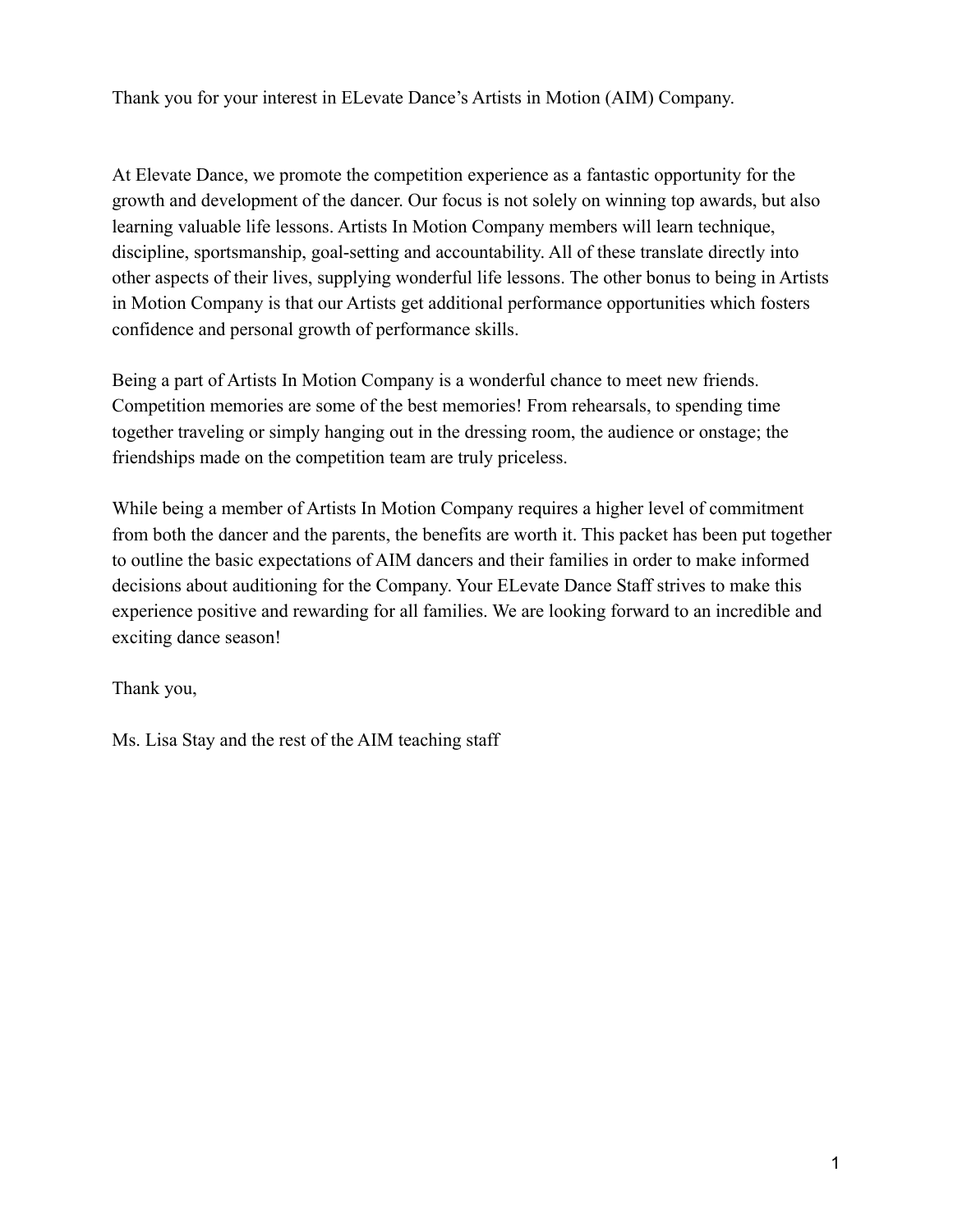#### **Qualifications and Requirements**

The Artist in Motion (AIM) Dance Company is open to all dancers ages 4.5 to 19. All dancers ages 4.5-9 years old must have a minimum of (1) one year of formal dance training to be considered for placement. All dancers 10 and older must have a minimum of (3) three years of formal dance training to be considered for placement.

**All AIM dancers are required to take at least one (1) studio ballet class a week**. Tap/Hip Hop AIM members are not required to take ballet.

All AIM dancers are required to take a studio class that corresponds with the company dance in which they are placed. For example, if you are placed in Ms. Andi's Tap company you must take a tap class.

- 1. You do not have to be in a team dance to have a solo. Solos will still have to audition on the scheduled days to be evaluated. Not everyone who would like a solo will get a solo slot. Solos will be chosen based on what choreographers see during the audition process.
- 2. This year we will have two companies, these levels are based on ages. Blue Company will be the Mini and Petite levels. Silver Company will be the Juniors- Senior levels.

#### *Blue Company*

- Mini age groups
- All practices are  $\frac{1}{2}$  hour long
- Will participate in all AIM Fundraisers
- Will participate in AIM Team Bondings
- Will be required to purchase AIM Company Jacket
- Will participate in a service project chosen by instructors for our community
- Will receive a 5% discount on all studio dance classes
- Will compete at 3 Local Regional Large Venue Competitions of the studio's choice

#### **Silver Company**

- Solo/Duo/Trio/ Small Group/Large Groups/Production Number
- All Solo/Duo/Trio practices are  $\frac{1}{2}$  hour long
- All Small Group/Large Group practices are 45 minutes long
- Will participate in all AIM Fundraiser
- Will participate in AIM Team Bondings
- Will participate in a service project chosen by instructors for our community.
- Will be required to purchase AIM Company Jacket
- Will receive a 10% discount on all studio dance classes
- Will compete at 4 Regional Competition of the studios choice and a Nationals competition.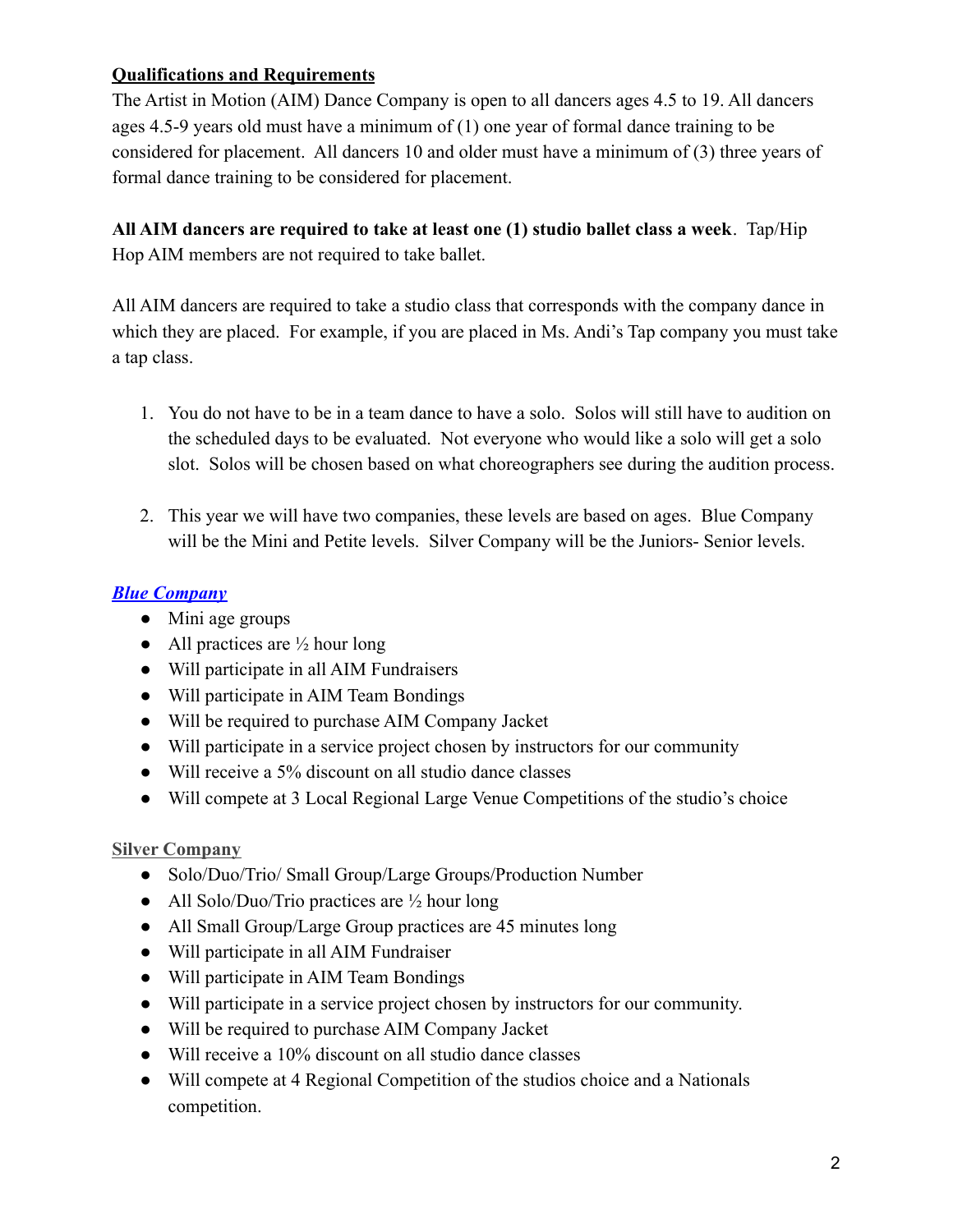#### **Placements and Auditions**

AIM Company Members ages 4.5 - 8 years old do not need to attend an audition. You will be placed in a company based on your performance in current studio classes and the requests on the AIM Company Applications.

AIM Company Members ages 9 and up will be placed in a company/solo/duet/trio based on a live audition. Dancers should arrive before the audition to warm up for the discipline for which they are auditioning. Dancers will be asked to display their right and left splits. A few across the floor combinations will be taught for dancers to show off basic skills: leaps, turns, kicks. After the skill drills have been completed, the AIM Company Staff will teach a combination. Dancers will perform in several different groups, multiple times.

Many factors are considered when selecting dancers for the AIM Dance Company (i.e. technical skills, stage presence, performance quality, ability to pick up choreography, attitude, class attendance, etc.)

#### **Audition Dress Code:**

Girls: Black only - leotard, shorts, leggings, sports bra, jazz shoes, tap shoes, ballet shoes, indoor gym shoes, hair pulled back in a low pony.

**Boys:** Black only **-** dance pants, fitted shirt, jazz shoes, tap shoes, ballet shoes, indoor gym shoes. No jeans, baggy pants, tshirts, or oversized clothes.

#### **Season 2022-23 Rehearsal Times**

All practices will be scheduled after the auditions are done. As soon as schedules are complete we will email them out to you.

#### **Performances**

What competitions we compete in will depend on the 2023 schedules and locations. This will be known in August 2023.

#### **Attendance**

Attending classes and rehearsals consistently is the key to building a successful cohesive Company. We understand families have other commitments outside of ELevate Dance, however, it is our hope that every effort is made to attend every class. Our only mandatory attendance requirements are the classes prior to any performance or competition. Excessive absences and tardiness will not be tolerated and may result in removal from the company.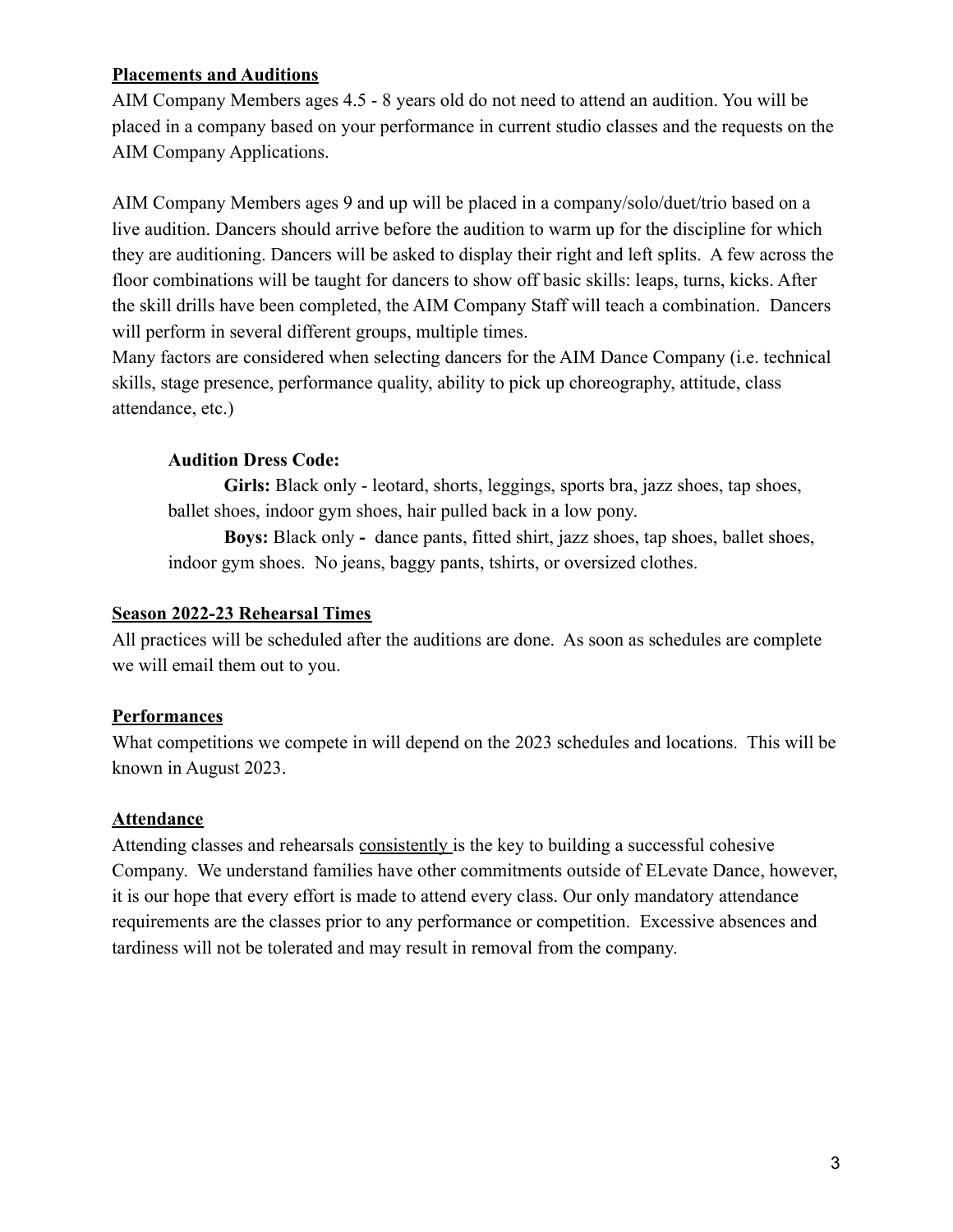#### **2022-2023 AIM Company Class Pricing\***

AIM class Pricing: 30 minute AIM class = \$45 per month 45 minute AIM class  $=$  \$55 per month  $Trio = $45$  per month  $Due = $50$  per month  $Solo = $60$  per month

**Competition Fees:** The fees are charged per dancer, per dance for each competition. Each competition Company sets the prices and we at ELevate Dance have no control over this expense. We will start billing out competition fees in September so we do not have fees in the months of recital costumes and winter holidays.

**Jewelry and Makeup Kit:** The makeup kit will be ordered through an outside vendor, jewelry will be given to you and billed on ELD account.

#### **Shoes and Tights:**

Competition shoes and tights are also brand and color specific and will be required to be ordered through A Dancer's Closet or Discount Dance. Once costumes have been purchased style and color will be assigned

**Costume Fee:** Each competition season we do our best to reuse previous competition costumes, recital costumes, or donated costumes to the studio. If we cannot find a reused costume we will do our best to find one on clearance or purchase costume pieces from a local store. The average new costume fee is between \$50-\$85 per costume.

**Choreography Fee:** This fee goes towards the use of choreography for all competitions, and additional performances during the 2022-23 season. This fee will be billed to your account collected on October 1st. Small/Large Groups: \$25 per group Production Number \$25 Trios/Duets- \$50 per routine Solo-\$100 per routine

#### **Team Bonding**

We love for our teams to get together and bond during the year. We will be doing two - three team bonding activities for our dancers at the studio between August and June.

#### **Fundraiser & Service Project**

AIM members will have a Fundraiser and a Community Service Project. This could range from collecting items for a shelter, working at Feed My Starving Children, making care packages for seniors, selling items, etc..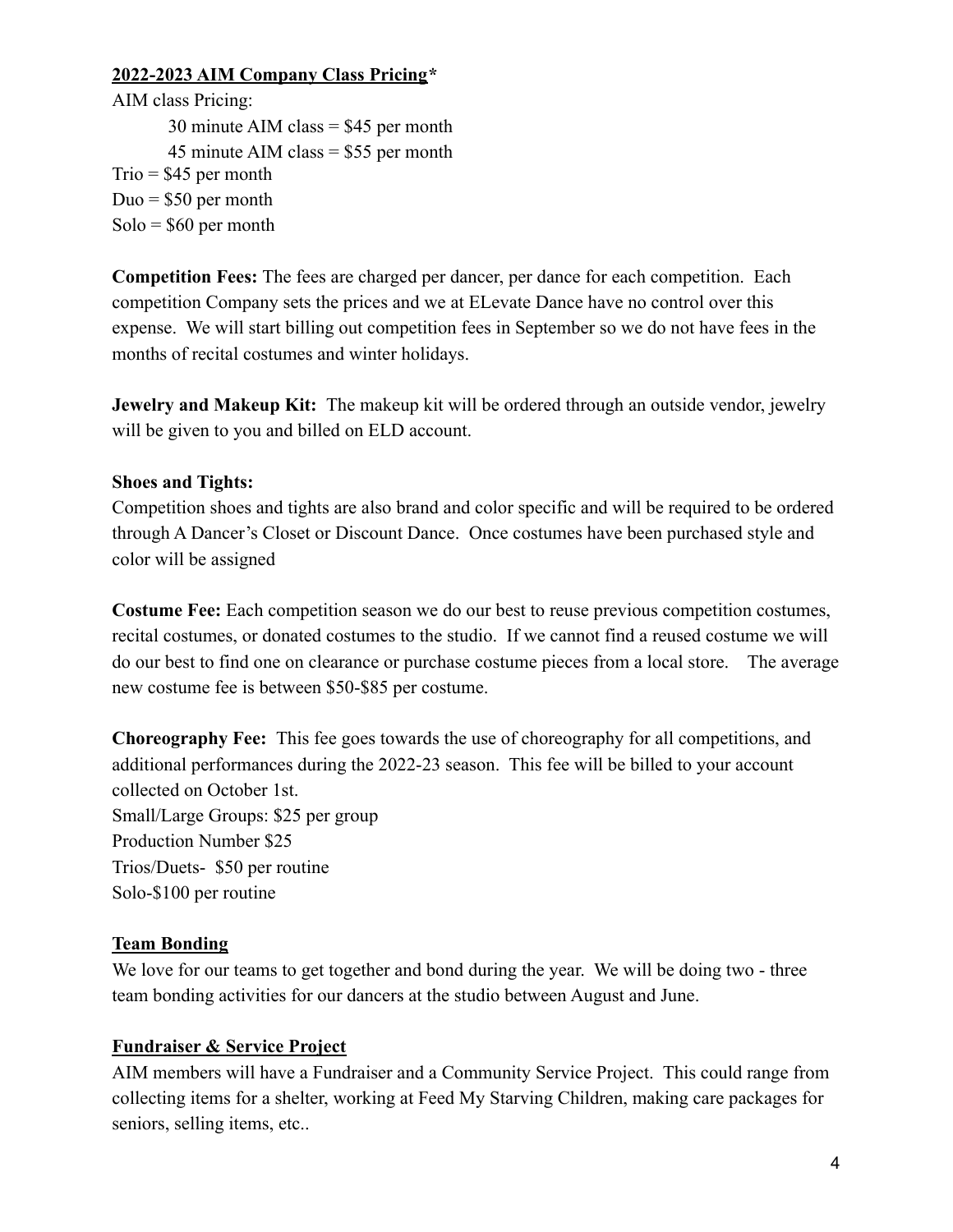Artists In Motion

**2022-23 Company Application**

| Parent Name:                    |  |
|---------------------------------|--|
| Parent Phone #:                 |  |
| Parent Email: <u>Department</u> |  |

*Please return this page and proceeding pages to ELD by June 15th*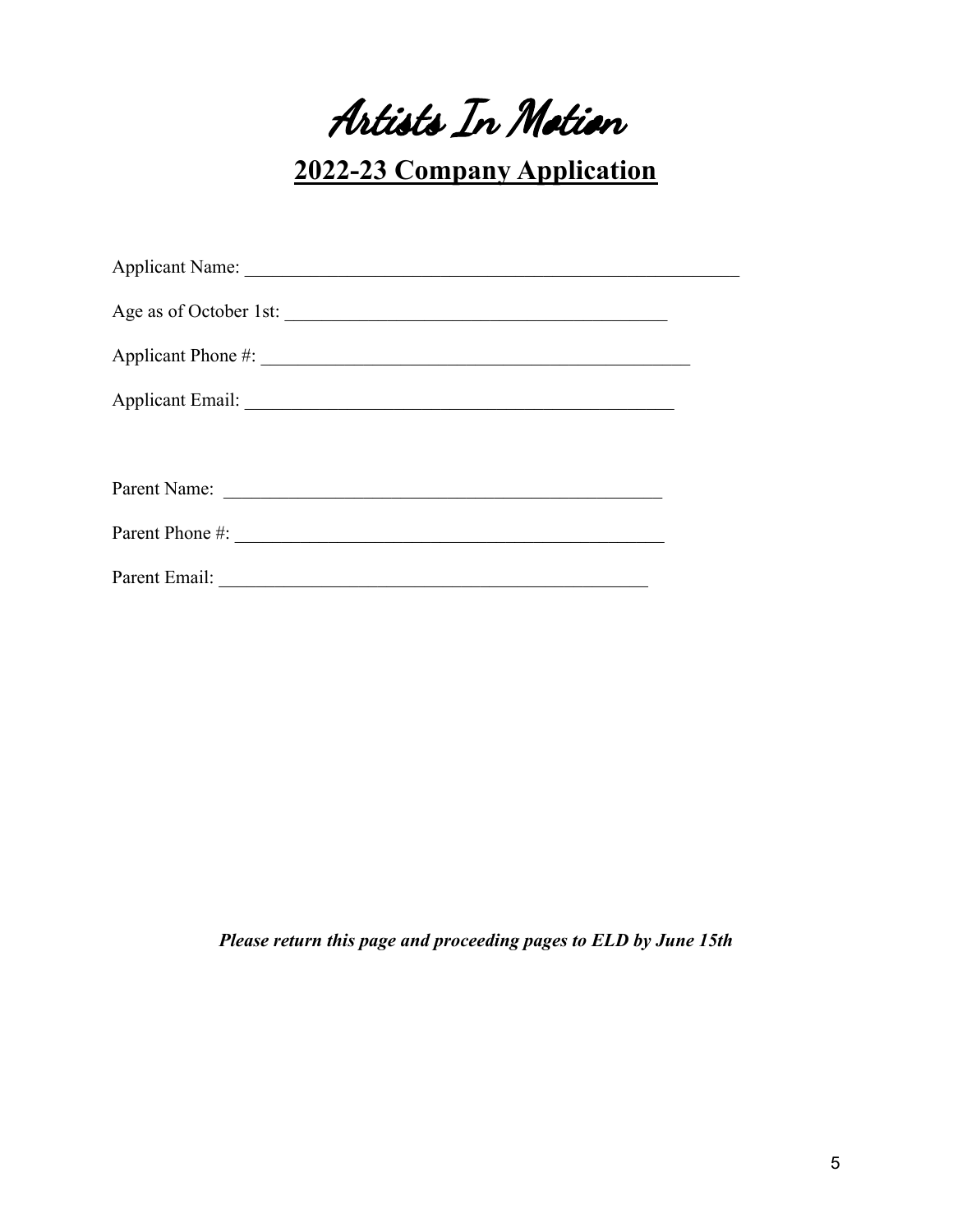### **AIM Requests for the 2022-23 Season**

We have opportunities for larger group dances as well as solos, duos and trios. Take a moment to discuss with your dancer and decide how many total dances your family can take on financially and schedule-wise. Please note that indicating a maximum number does not guarantee that your dancer will be placed in maximum number just that when we are creating the groups/solos/duos/trios we will not exceed the number you have indicated. Please circle your choices below.

I would like to be considered for the following dance styles. (circle as many as you would like)

| <b>Ballet</b> | Pointe       | Jazz           | Lyrical | Tan                      | <b>Musical Theater</b> |
|---------------|--------------|----------------|---------|--------------------------|------------------------|
|               | Contemporary | <b>Hip Hop</b> |         | <b>Production Number</b> |                        |

The **maximum** number of dances in which I would be interested in participating would be-

|  |  |  |  |  | 1 2 3 4 5 6 7 8 9 10 Unlimited |
|--|--|--|--|--|--------------------------------|
|  |  |  |  |  |                                |

\*This number counts all group dances/solo/duo/trio/production number

#### **Trio**

| If selected, I would be interested in participating in a trio                                               | <b>Yes</b> | $\alpha$ | N <sub>0</sub> |
|-------------------------------------------------------------------------------------------------------------|------------|----------|----------------|
| Duo<br>If selected, I would be interested in participating in a duet                                        | Yes        | $\alpha$ | N <sub>0</sub> |
| <b>Solo</b><br>If selected, I would be interested in participating in a $\text{solo}(s)$                    | <b>Yes</b> | $\alpha$ | N <sub>0</sub> |
| <b>Production Number</b><br>If selected, I would be interested in participating<br>in the production number | Yes        | or       | No             |

Do you have any special requests? While they cannot all be done we would be happy to hear if you have a request for a specific style for a team or what other members would you like to dance with for a solo/duo/trio.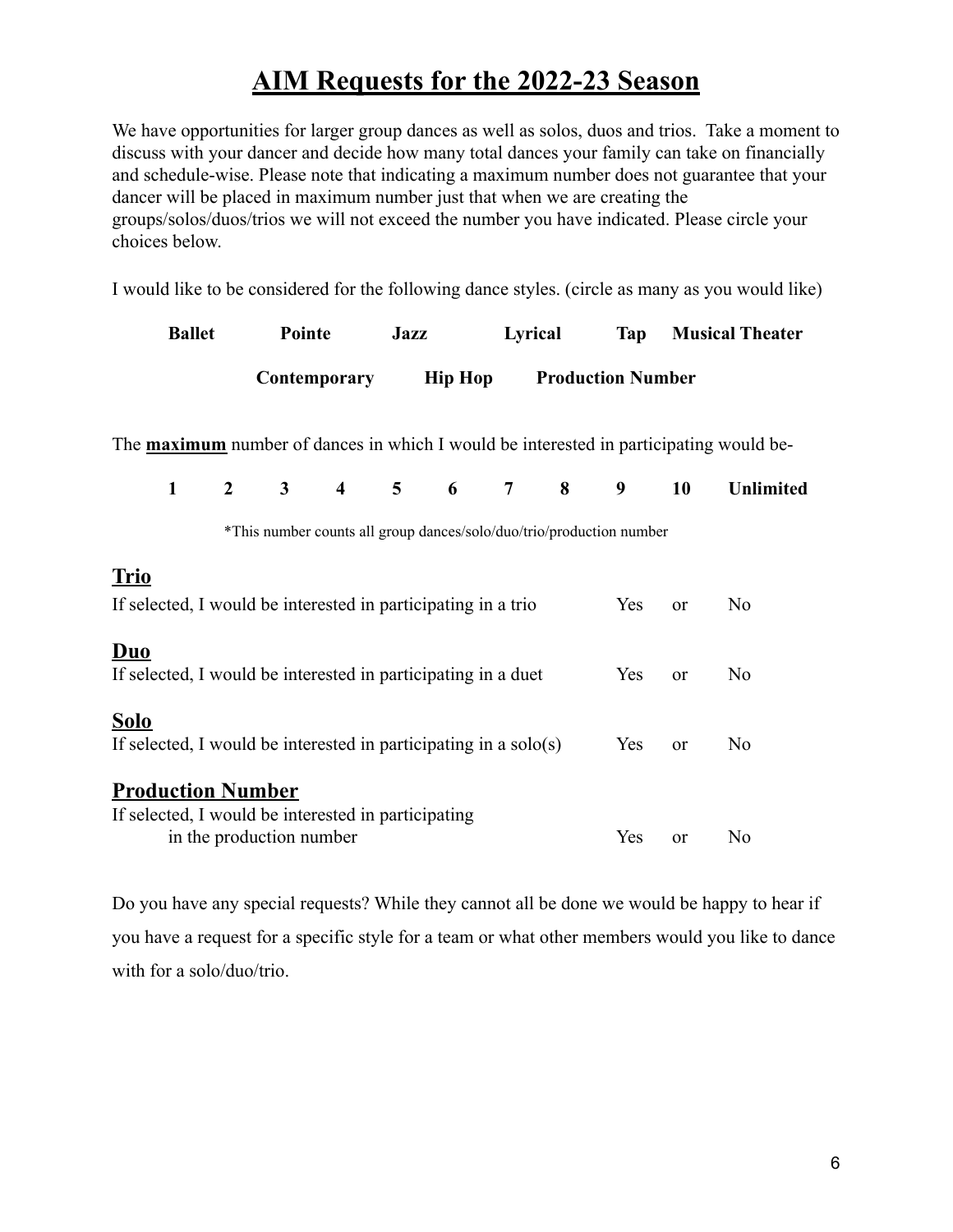| <b>Acknowledgement of AIM Information</b>   | <b>Parent Initial</b> | <b>Dancer Initial</b> |
|---------------------------------------------|-----------------------|-----------------------|
| Your Artist is a minimum of 5 years old     |                       |                       |
| By October 1, 2022.                         |                       |                       |
| Your Artist has a minimum of $(1)$ one year |                       |                       |
| of formal dance training.                   |                       |                       |
| Your Artist over the age of 10 years old    |                       |                       |
| has a minimum of $(3)$ three years of       |                       |                       |
| formal dance training.                      |                       |                       |
| If placed in the AIM Company,               |                       |                       |
| my Artist will take a corresponding         |                       |                       |
| studio class for technique and required     |                       |                       |
| Ballet class.                               |                       |                       |
|                                             |                       |                       |
| We will purchase and use the required       |                       |                       |
| make up, tights, jewelry $\&$ shoes, by     |                       |                       |
| the first competition                       |                       |                       |
|                                             |                       |                       |
| We will pay all costume fees by the due     |                       |                       |
| date or a late fee will incur.              |                       |                       |
|                                             |                       |                       |
| I understand that payments                  |                       |                       |
| for competitions are non-refundable.        |                       |                       |
|                                             |                       |                       |
| I understand that there will be an          |                       |                       |
| additional meeting after auditions that     |                       |                       |
| will go over a more detailed handbook.      |                       |                       |
| The week before competition                 |                       |                       |
| is mandatory and attendance is required.    |                       |                       |
|                                             |                       |                       |